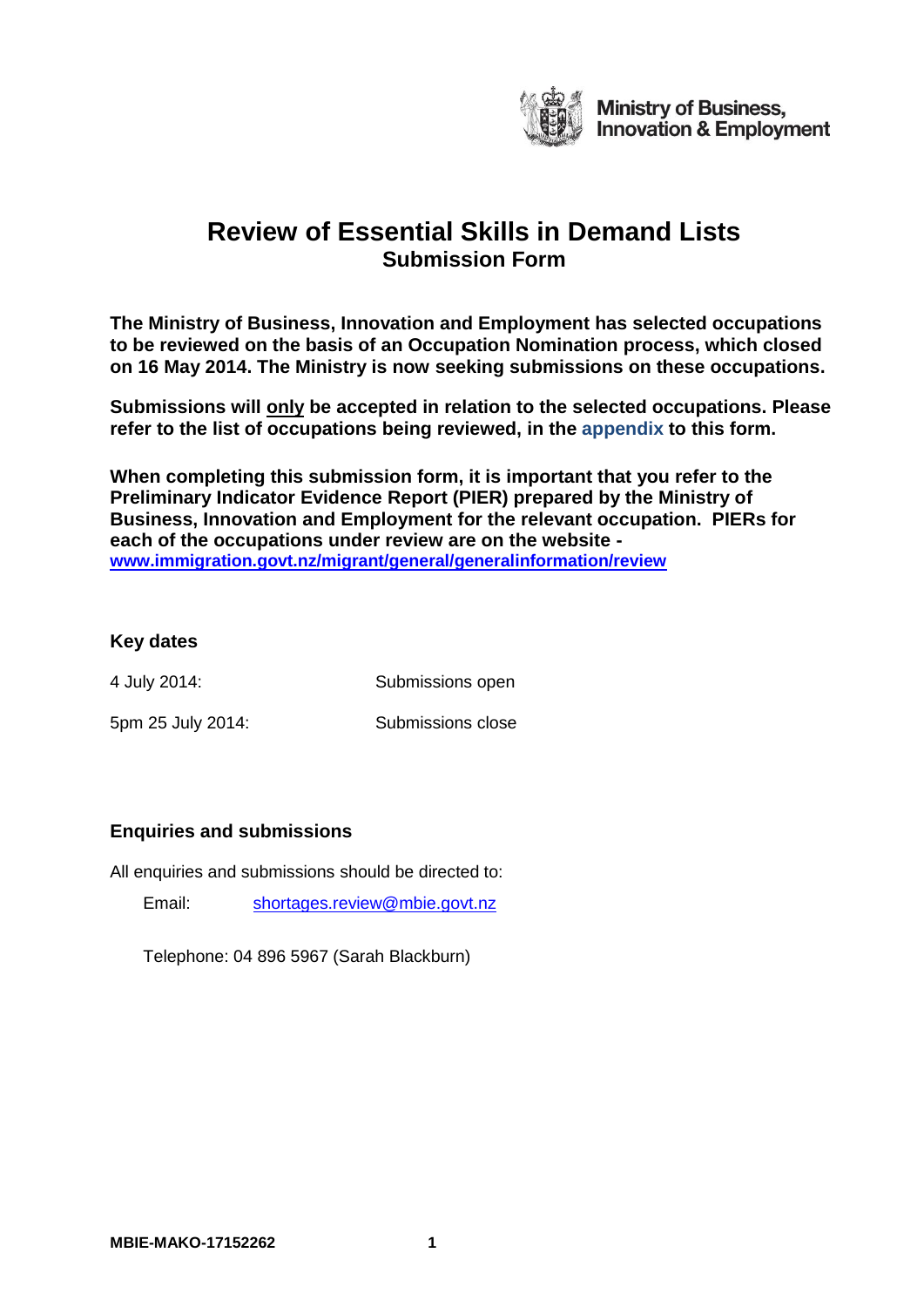# **Background**

The Ministry of Business, Innovation and Employment maintains the Essential Skills in Demand (ESID) Lists: the Immediate Skill Shortage List (ISSL); and the Long Term Skill Shortage List (LTSSL). Each list performs a particular immigration policy function, and potential migrants use both lists to understand where the opportunities for work lie in New Zealand.

The lists can be accessed at [http://skillshortages.immigration.govt.nz](http://skillshortages.immigration.govt.nz/)

# **Objectives of the Essential Skills in Demand Lists**

The ESID Lists aim to facilitate the entry of appropriately skilled migrants<sup>1</sup> to fill skill shortages and to reduce costs and time delays for employers seeking staff. However, this objective must be balanced by the need to ensure that there are no suitably qualified New Zealand citizens or resident workers available to undertake the work, and that the shortage is 'genuine'.

An occupation may be considered for inclusion on the lists provided that:

- there are no suitable New Zealand citizens or resident workers available to undertake the work
- terms and conditions in the New Zealand labour market are not undermined
- development opportunities for New Zealanders are not undermined
- a genuine skill shortage exists, and that it is not a recruitment or retention problem
- the government's education, training, employment and economic development policies are supported
- prevailing and anticipated labour market conditions are taken into account (e.g. levels of unemployment), and
- the skills shortage exists across the occupation, despite attempts by industry to train and attract New Zealanders to available jobs.

The ESID lists are **not** designed for lower skilled labour shortages or seasonal labour shortages. Nor are they intended to address recruitment and retention problems arising because the industry cannot, or does not, meet the terms and conditions necessary to recruit sufficient numbers of suitably qualified workers from within the New Zealand workforce.

The lists are reviewed every year to ensure that they meet the needs of the changing labour market.

# **The Immediate Skill Shortage List**

The Immediate Skill Shortage List (ISSL) is for skilled occupations that have an immediate shortage of workers in New Zealand, either nationally or in specific regions. It is designed to facilitate the approval of temporary work visa applications. If an applicant produces an offer of employment and meets qualification and work experience requirements for an occupation that is included on the current ISSL, immigration officers will accept that no suitably qualified New Zealand citizens or residents are available.

The ISSL is grouped by the following regions:

Auckland/Upper North Island

 $\overline{a}$ 

<sup>1</sup> A skilled occupation is defined as having an Australian and New Zealand Standard Classification of Occupations (ANZSCO) skill level classification of level 1, 2 or 3. More information on ANZSCO can be found here: [www.immigration.govt.nz/anzsco.](http://www.immigration.govt.nz/anzsco)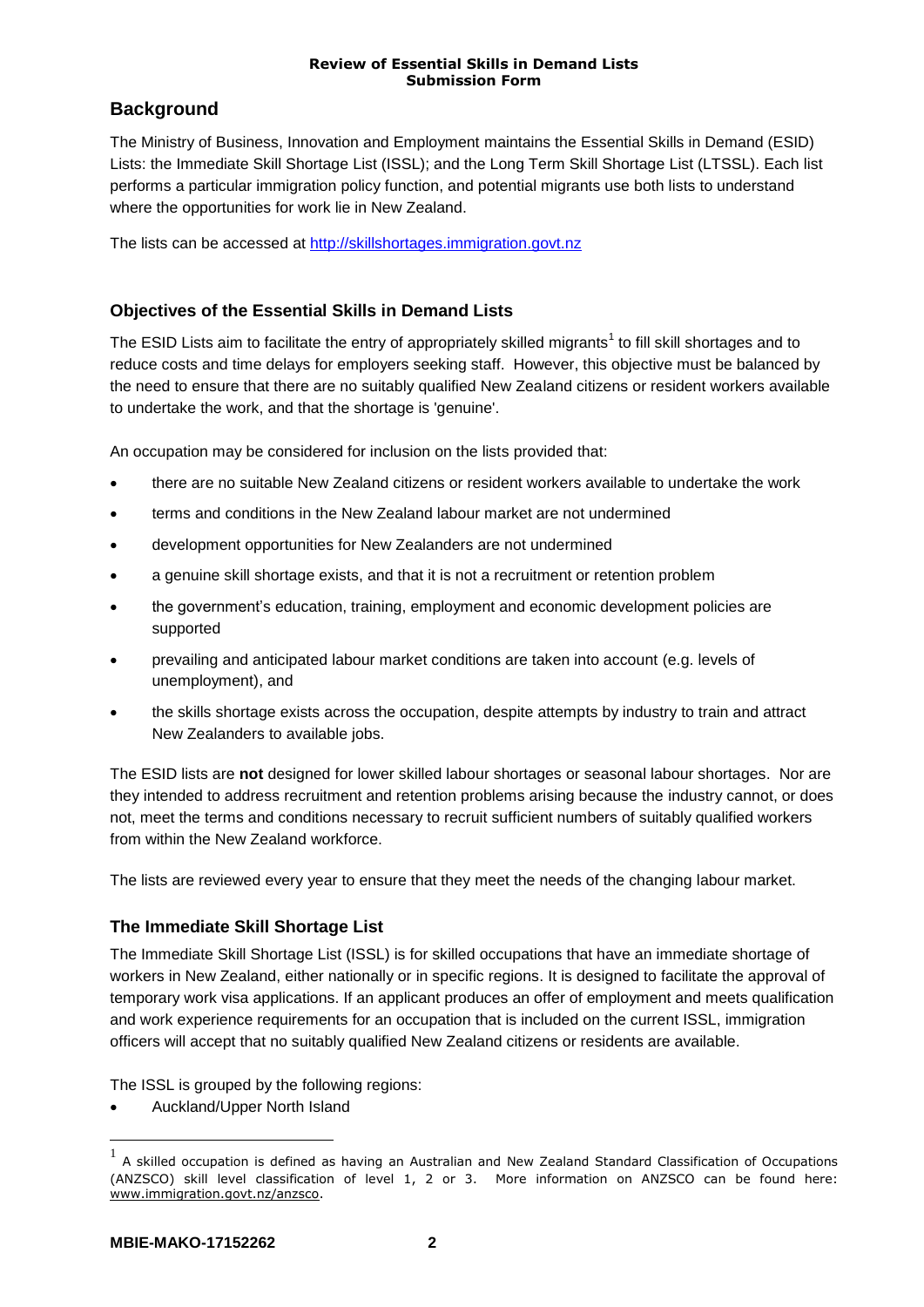- Waikato/Bay of Plenty
- Central North Island (including Taranaki, Manawatu and Hawkes Bay)
- Wellington (including Wairarapa)
- Canterbury/Upper South Island
- Otago/Southland.

# **The Long Term Skill Shortage List**

The Long Term Skill Shortage List (LTSSL) identifies those skilled occupations where there is an **absolute** (sustained and ongoing) shortage of workers in New Zealand and globally.

People who gain employment in one of these areas may be granted a work visa under the LTSSL Work to Residence policy. The Work to Residence policy enables an applicant to apply for residence after two years, provided that they have remained working in a LTSSL occupation with a base salary of at least NZ\$45,000 and meet standard policy requirements.

Applicants for residence under the Skilled Migrant Category who have an offer of employment, work experience or qualifications in an area of absolute skill shortage identified on the LTSSL, may gain bonus points towards their application for residence.

# **Alternative visa policies**

The ESID lists offer **one** avenue through which employers may recruit skilled migrants to work in New Zealand. Employers may bring in migrant workers for occupations not listed on the ISSL and LTSSL, provided suitable New Zealanders are not available. Other policies that may be used include the Skilled Migrant Category and Talent (Accredited Employers) Policy for permanent residence, and temporary work policies such as Essential Skills Policy.

Employers wanting to recruit from overseas are encouraged to visit the Immigration New Zealand website [www.immigration.govt.nz/employers.](http://www.immigration.govt.nz/employers)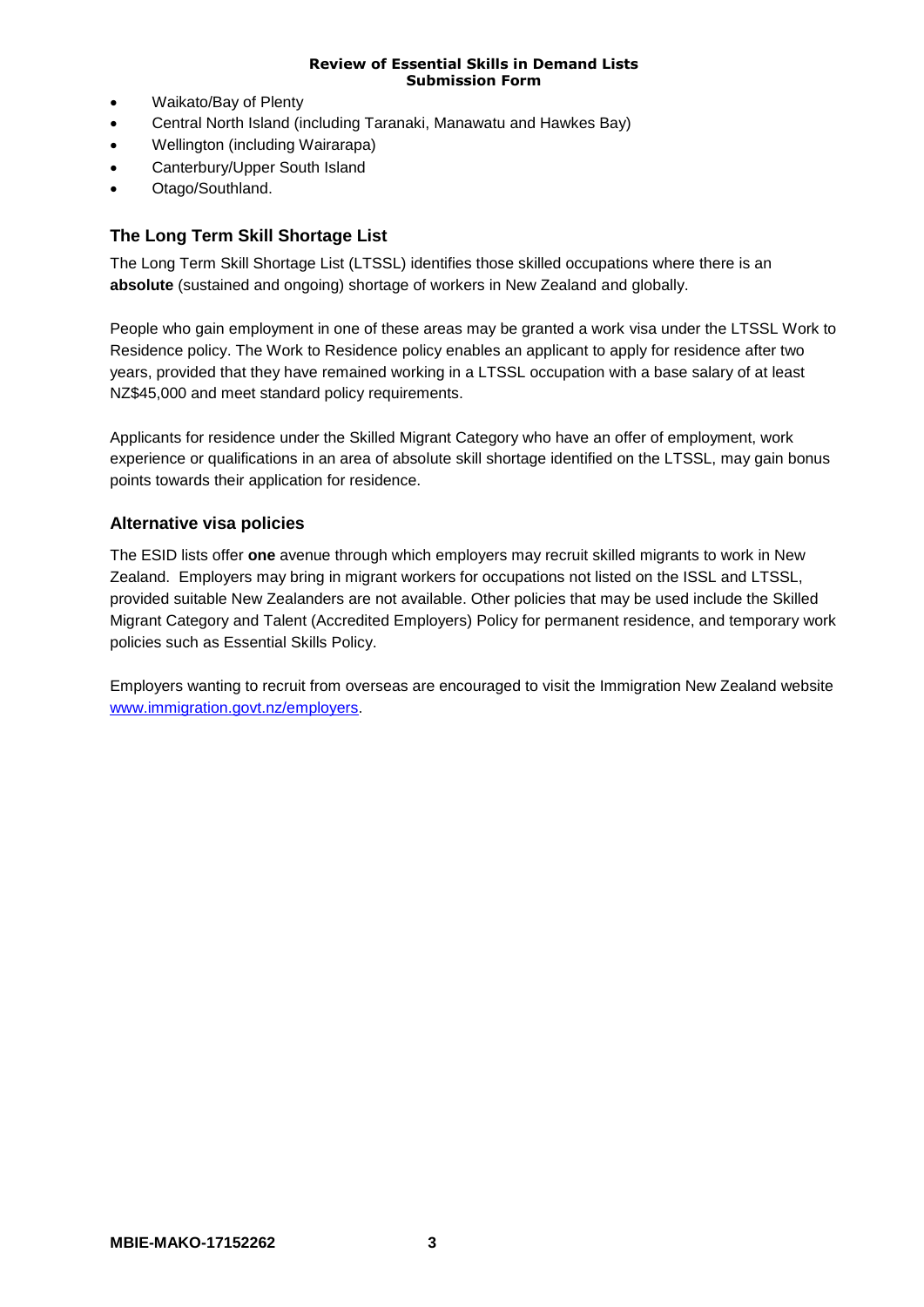# **ESID review process**

The Ministry of Business, Innovation and Employment's (the Ministry) process for reviewing the ESID lists is summarised below:

## **1) Occupation Nominations**

The Ministry calls for industry stakeholder proposals for occupations to be reviewed. The closing date for Occupation Nominations for the current review was **5pm, 16 May 2014.**

## **2) Selection of occupations to be reviewed**

The Ministry assesses the Occupation Nomination proposals and selects occupations to be reviewed. The Ministry may also identify occupations that it wishes to review as a result of its own intelligence gathering. As a general rule, occupations identified by industry stakeholders will take precedence, and the Ministry will provide the balance of occupations for review. **A list of the occupations selected for the current review is included in the appendix to this form.**

## **3) Publication of Preliminary Indicator Evidence Reports**

The Ministry prepares a Preliminary Indicator Evidence Report (PIER) for each occupation selected for the review. The PIER collates relevant statistical data about the occupation and provides a **preliminary view** on the status of the occupation. The PIERs for this review have been published on [www.immigration.govt.nz/migrant/general/generalinformation/review](http://www.immigration.govt.nz/migrant/general/generalinformation/review).

## **4) Call for Submissions on occupations selected for review**

Submissions are sought from industry groups and others about the nature and extent of skill shortages in the occupations selected for review. The submission process for this review begins on **4 July 2014** and concludes at **5pm on 25 July 2014.**

## **5) Wider sector consultation on occupations**

The Ministry will undertake any further follow-up with submitters, consultation with government agencies and industry, and additional data analysis that may be required to inform decisions on any changes to the LTSSL and ISSL. The consultation process overlaps with the submission process and is likely to conclude in **September 2014.**

## **6) Decisions taken and published**

Where there is consensus that an immediate skill shortage exists, the Ministry will recommend that the occupation be added to the ISSL. Where there is a demonstrated absolute (sustained and ongoing) and global long term skill shortage, the Ministry will recommend that the occupation is added to the LTSSL. Occupations may be removed from a list where a shortage no longer exists. There may be cases where the Ministry does not consider the lists to be the most appropriate response to the shortage, and may recommend an alternative solution.

It is expected that final decisions will be published on the Ministry's website in **December 2014**.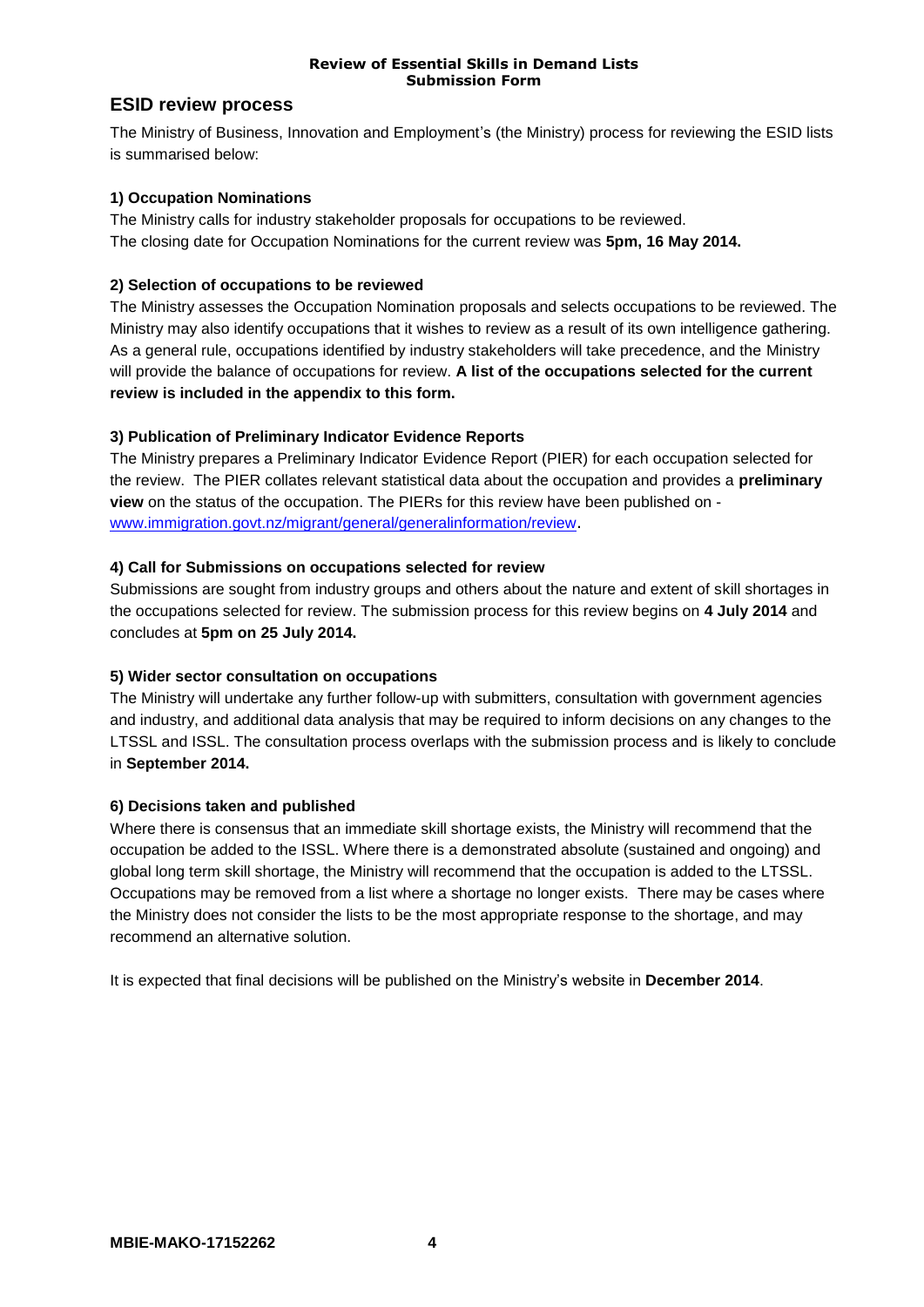# **The Submission process**

# **What is the purpose of the submission process?**

The Ministry of Business, Innovation and Employment has selected occupations to review for the ESID lists. Most of these occupations have been proposed by industry stakeholders through the Occupation Nomination process. The Ministry has also identified occupations that it wishes to review, as a result of its own intelligence gathering.

The Ministry has prepared Preliminary Indicator Evidence Reports (PIERs) for each occupation under review. These reports draw together statistical data about the occupation around three indicators – skill levels, scale of the occupation, and evidence of shortage. On the basis of this information, the Ministry may have formed a **preliminary view** on the status of the occupation. This view is expressed at the beginning of the PIER. In some instances the Ministry has not formed a preliminary view because evidence available includes statistical data relating to a wider occupational group than the specific occupation under review (which may have narrowly defined qualifications and experience requirements). The Ministry welcomes any information held by industry that relates to a specific occupation being reviewed.

# **Who can make a submission?**

The submission process is an opportunity for stakeholders to provide additional information and (potentially) different perspectives on the nature and extent of skill shortages in occupations selected for review. Stakeholder submissions are a vital source of information, helping to inform the Ministry's final assessment of the status of occupations.

Submissions should be made by coordinated groups and industry stakeholders (for example, employer's groups, trade unions and industry training bodies) and should represent the shared views of those groups and stakeholders. You must show evidence of consultation as part of your submission.

**Note: Those who made the original Occupation Nomination in May are also expected to provide further information through the submission process – this may add to the case presented and/or respond to the PIER prepared by the Ministry.**

**Where a review of an occupation has been initiated through the Occupation Nomination process and subsequently no submissions are received, the Ministry may decide not to continue with the review process.**

# **Information requirements**

The information that you provide is important to our assessment process. You are encouraged to be as specific and detailed as possible when providing information.

We would like to receive information that provides more detail in relation to the indicators reported in the PIER. You may have more up-to-date evidence or other data (for example industry surveys or reports and information which relate to the specific occupation being reviewed).

We are also interested in any other factors that you consider are appropriate to add or remove an occupation from the lists. For example, you may have information on recruitment and retention difficulties or changes in relevant training.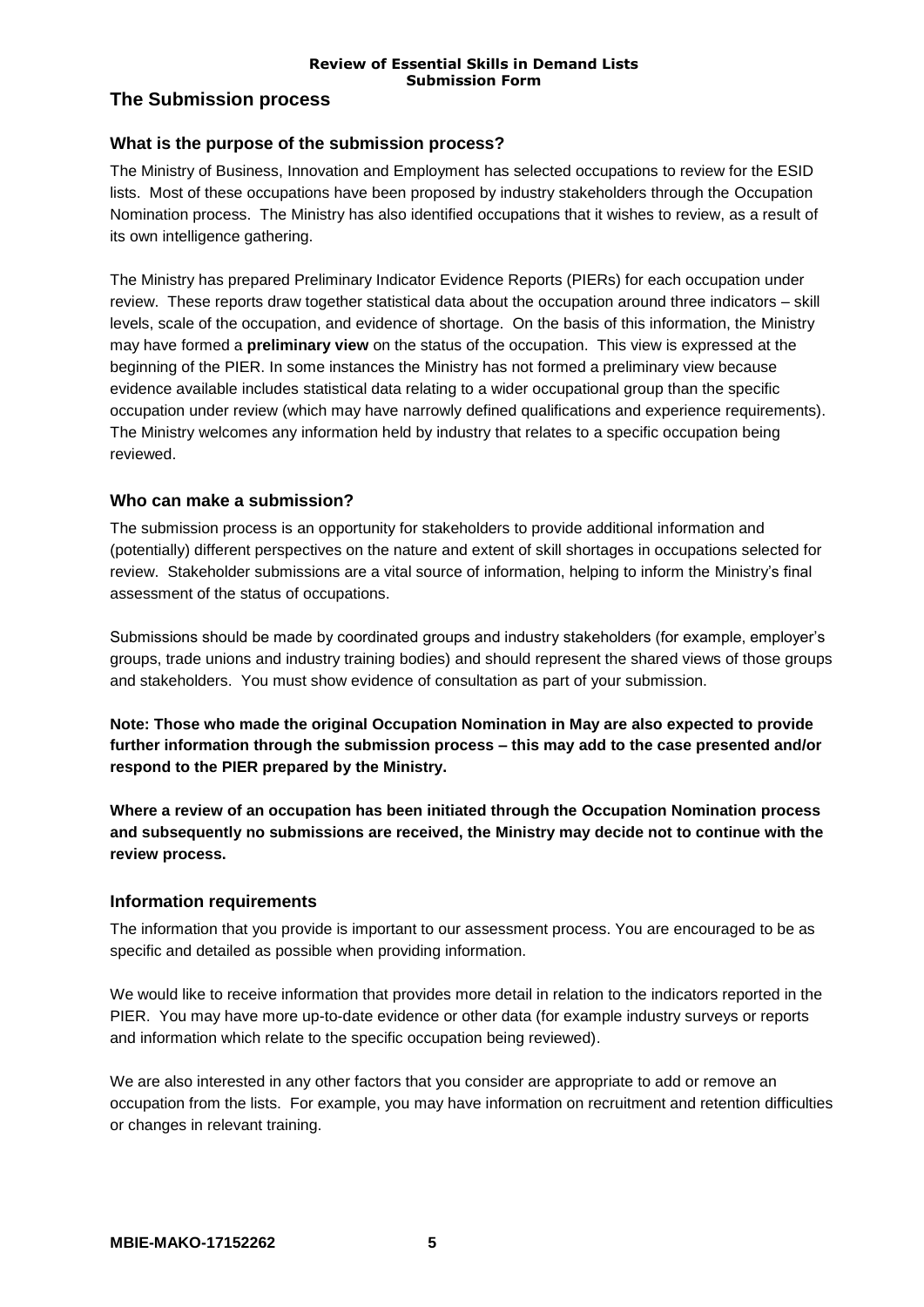# **What will happen to the submissions?**

The Ministry will consider all submissions received within the stated timeframe. The Ministry will undertake any necessary follow-up with submitters and consultation with government agencies and industry groups.

At the end of the consultation process, the Ministry will make recommendations about each of the occupations to the Deputy Chief Executive – Immigration New Zealand (for the ISSL) and to the Minister of Immigration (for the LTSSL).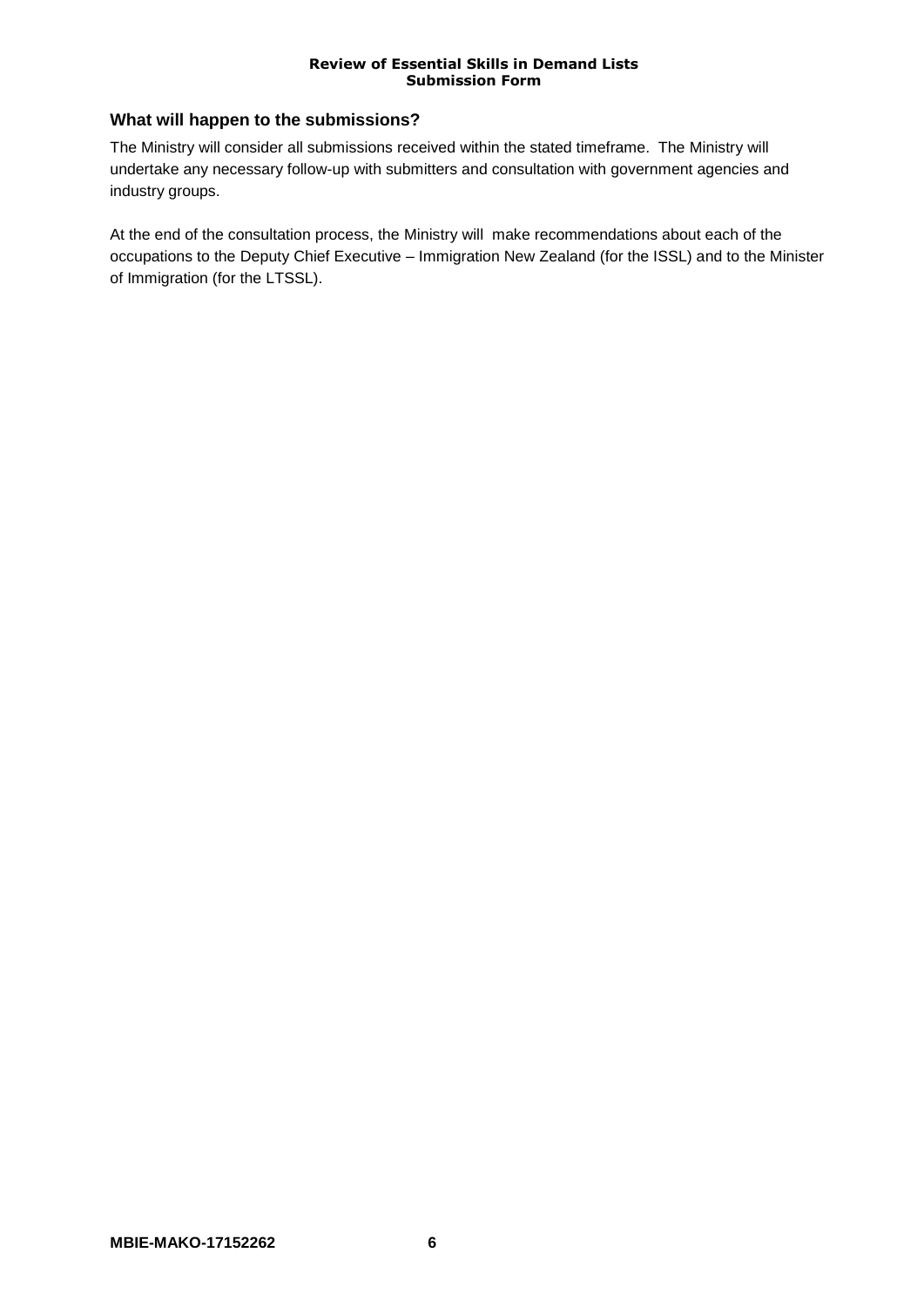# **Submission Form**

**Please complete this form if you would like to make a submission on one of the occupations currently being reviewed by the Ministry of Business, Innovation and Employment. (The list of occupations under review is attached as an appendix to this form.)**

## **Please complete a separate submission form for each occupation.**

Information provided by stakeholders forms a critical part of the review process and complements the statistical data in the Provisional Indicator Evidence Reports (PIERs).

# **Please answer all questions. Incomplete submissions may not be considered.**

Please note that the boxes will auto-extend to accommodate your responses. You may wish to add supporting documents in addition to the information supplied in this form. These may be attached as PDFs.

## **Disclosure**

Please note that the information provided in this submission will be made available to interested parties on request. This is to promote maximum transparency and to encourage the exchange of information between all stakeholders who contribute to the review process. If the submission, or some of its content, is provided to others for the purposes of information sharing and/or consultation, personal contact details will be treated in confidence.

Information held by the Ministry, including the information provided in this form, is official information under the Official Information Act 1982. Accordingly, if a request is made for information under that Act, the Ministry may be required to release this information.

Occupational statistics collected during the course of the review may be used by the Ministry for other research purposes, but individual employers will not be identified.

# **Enquiries and submissions**

All enquiries and submissions should be directed to:

Email: [shortages.review@mbie.govt.nz](mailto:shortages.review@mbie.govt.nz)

Telephone: 04 896 5967 (Sarah Blackburn)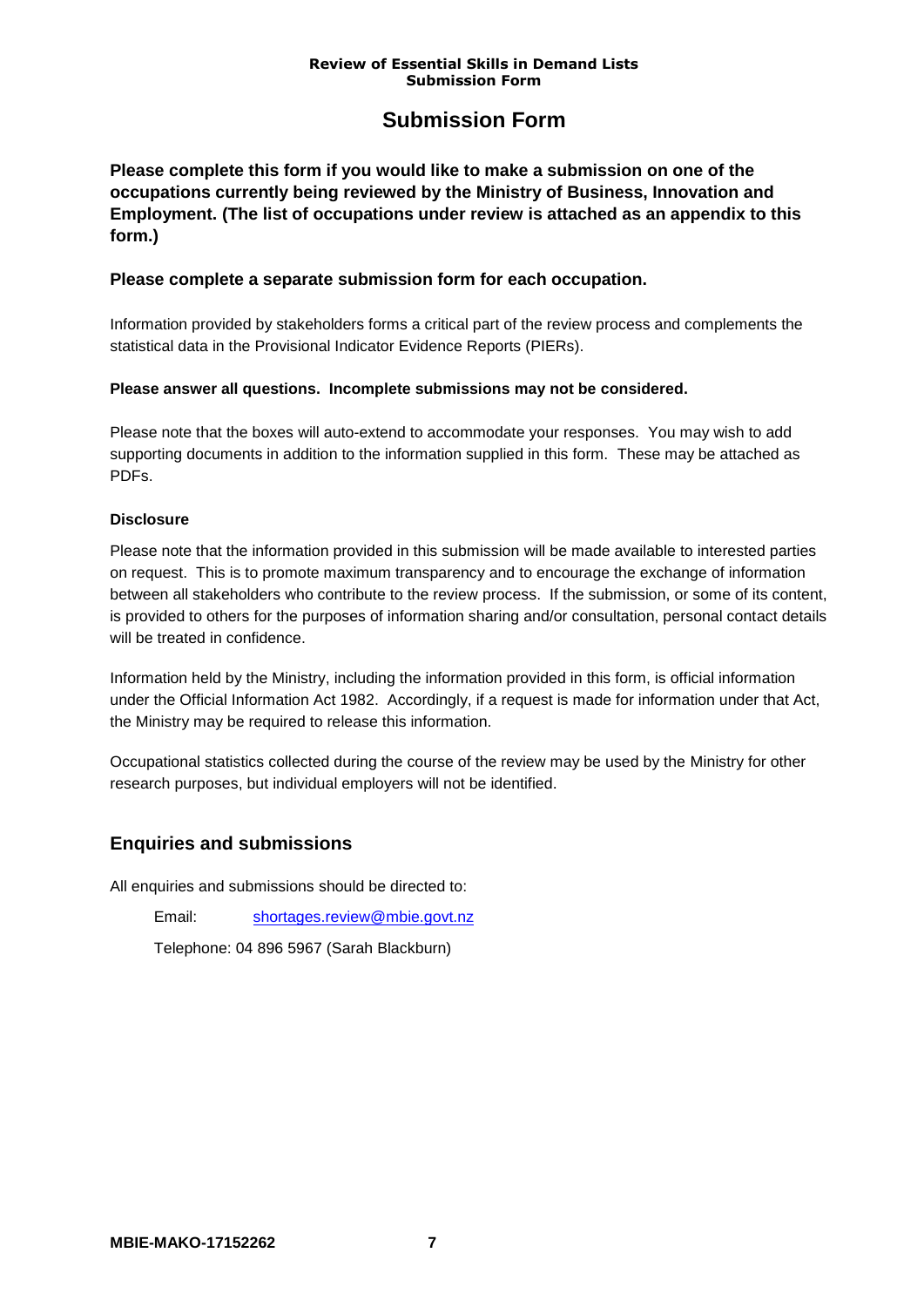# **1. Background and contact information**

## **1a) Who is this submission on behalf of?**

*Provide name of individual, firm, or other organisation*

New Zealand Medical Association

## **1b) Contact details**

*Include phone, email and postal addresses*

PO Box 156 Wellington 6140

04 4724741 lesley@nzma.org.nz

## **1c) Disclosure**

Please confirm that you have read and agree to the terms of the disclosure statement below.

#### **Disclosure statement:**

- The information contained in this submission, or some of its content, may be provided to others for the purpose of information sharing and /or consultation. If this is the case, personal contact details (individual names, telephone numbers and email addresses) will be treated in confidence.
- The information provided in this form is official information under the Official Information Act 1982 and, accordingly, the Ministry of Business, Innovation and Employment may be required to release this information if a request is made under that Act.
- Occupational statistics collected during the course of the review may be used by the Ministry of Business, Innovation and Employment for other research purposes, but individual employers will not be identified.

 **I have read and agree to the terms of this disclosure statement.**

## Name: Lesley Clarke

#### **1d) Briefly describe the main activity and characteristics of the organisation making the submission**

*If a firm, please describe main business activity and number of employees; if another organisation, please describe your organisation's purpose, functions and membership size.*

*If you are making this submission as an individual, please briefly indicate your interest in the occupation your submission relates to.*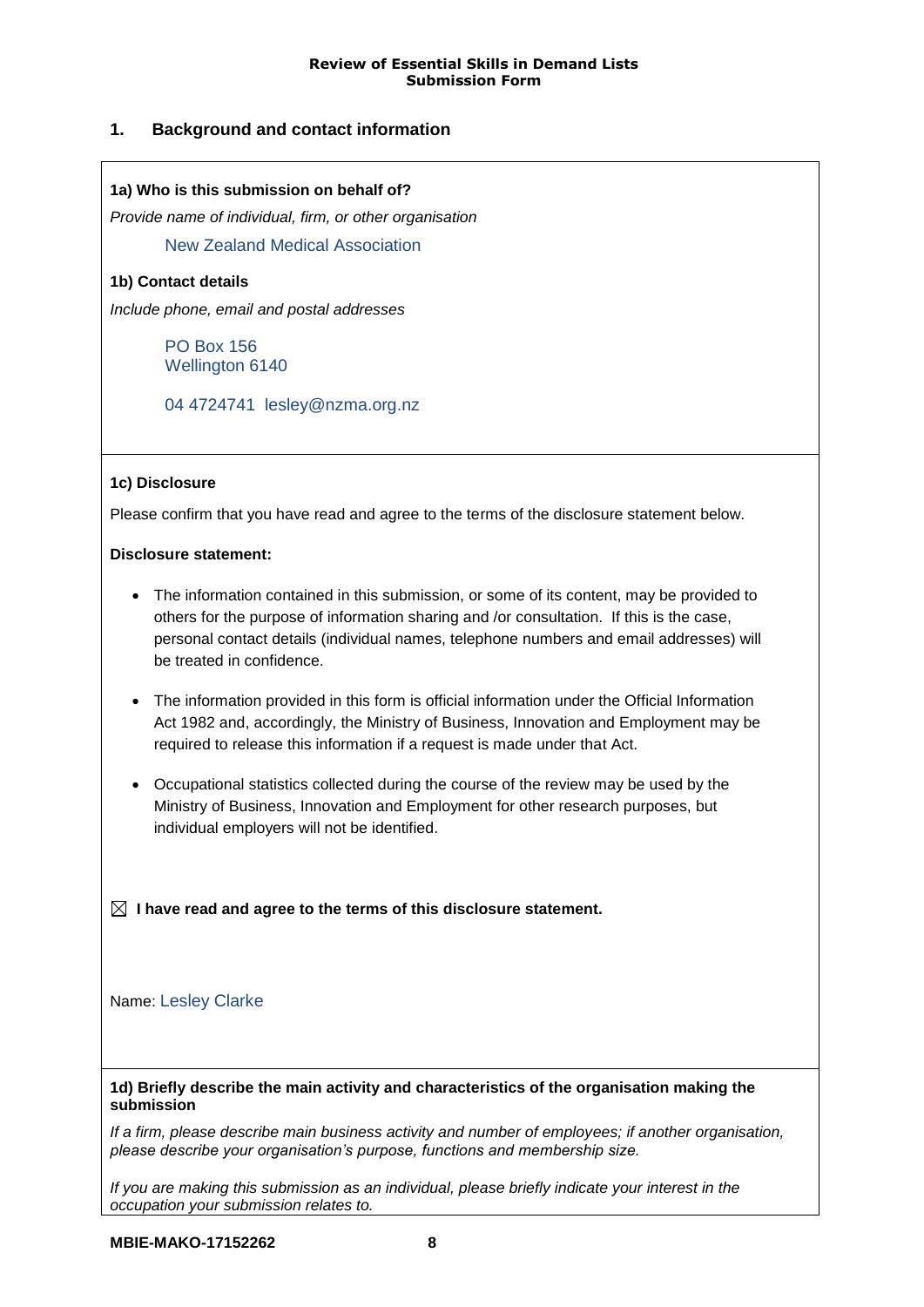The NZMA is the country's largest voluntary pan-professional medical organisation with over 5,000 members. Our members come from all disciplines within the medical profession and include specialists, general practitioners, doctors-in-training and medical students.

The NZMA aims to provide leadership of the medical profession, and promote:

- professional unity and values, and
- the health of all New Zealanders.

The key roles of the NZMA are to:

- provide advocacy on behalf of doctors and their patients
- provide support and services to members and their practices
- publish and maintain the Code of Ethics for the profession
- publish the New Zealand Medical Journal

## **2. What occupation does this submission refer to?**

**Occupation job title and ANZSCO code**

*Please give the job title and 6-digit ANZSCO code (refer to the relevant PIER).*

Resident Medical Officer (253112) This listing excludes first year Resident Medical Officers

# **3. What ESID list status do you think this occupation should have?**

| 3a) What ESID list status do you propose this occupation should have?                                                      |                       |                                                                    |  |                             |  |  |  |  |
|----------------------------------------------------------------------------------------------------------------------------|-----------------------|--------------------------------------------------------------------|--|-----------------------------|--|--|--|--|
| $\boxtimes$                                                                                                                | Retention on the ISSL |                                                                    |  | Retention on the LTSSL      |  |  |  |  |
|                                                                                                                            |                       | Addition to the ISSL                                               |  | Addition to the LTSSL       |  |  |  |  |
|                                                                                                                            | Removal from the ISSL |                                                                    |  | Removal from the LTSSL      |  |  |  |  |
|                                                                                                                            |                       | Transfer from ISSL to LTSSL                                        |  | Transfer from LTSSL to ISSL |  |  |  |  |
| 3b) Does your proposal relate to the whole of New Zealand or only some regions? (ISSL only)<br>Please tick all that apply: |                       |                                                                    |  |                             |  |  |  |  |
|                                                                                                                            | Certain regions only: |                                                                    |  |                             |  |  |  |  |
|                                                                                                                            |                       | Auckland/Upper North Island                                        |  |                             |  |  |  |  |
|                                                                                                                            |                       | Waikato/Bay of Plenty                                              |  |                             |  |  |  |  |
|                                                                                                                            |                       | Central North Island (including Taranaki, Manawatu and Hawkes Bay) |  |                             |  |  |  |  |
|                                                                                                                            |                       | Wellington (including Wairarapa)                                   |  |                             |  |  |  |  |
|                                                                                                                            |                       | Canterbury/Upper South Island (including Westland)                 |  |                             |  |  |  |  |
|                                                                                                                            |                       | Otago/Southland                                                    |  |                             |  |  |  |  |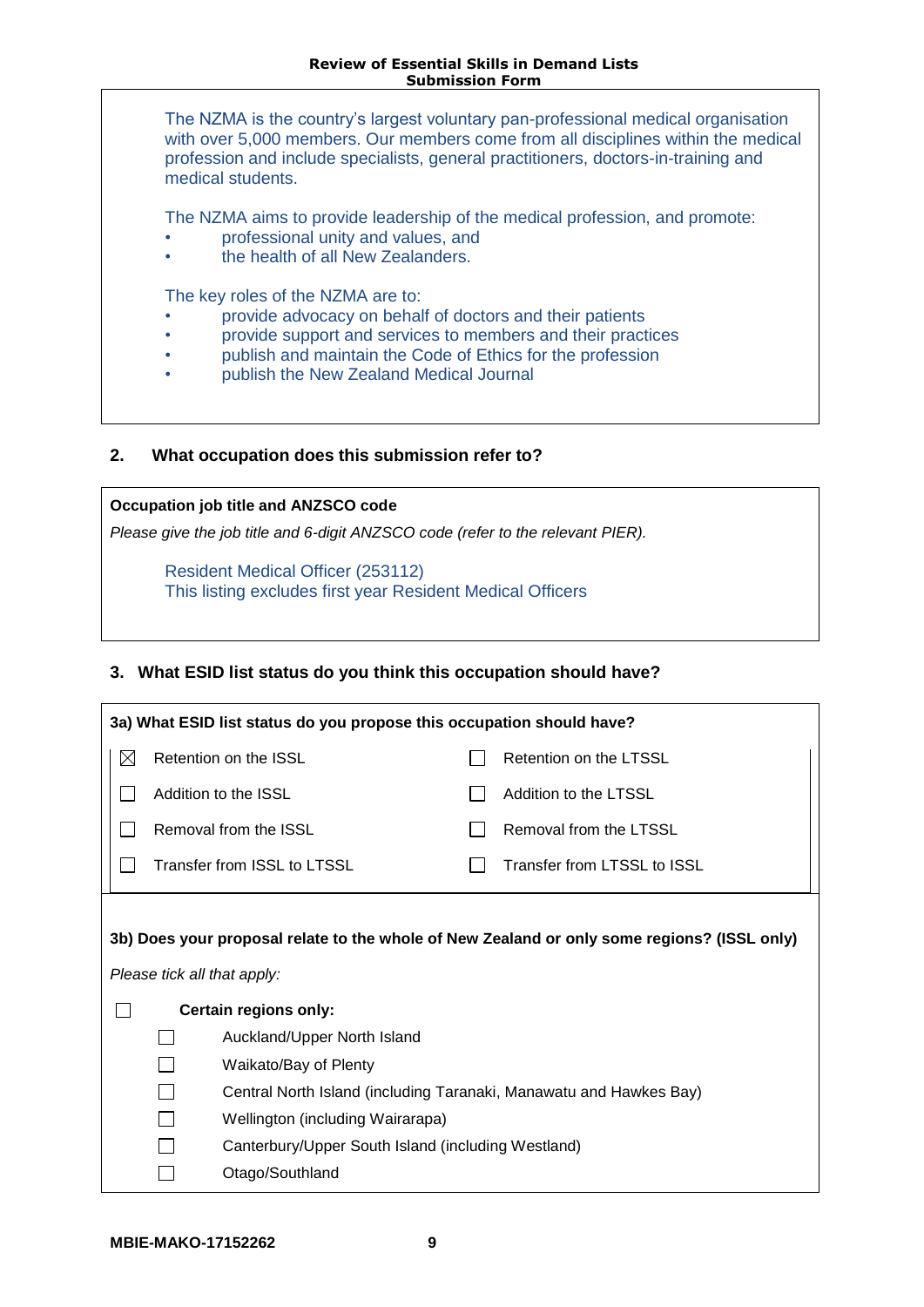**All of New Zealand**

OR

## **3c) Give your reasons for the proposed change to the ESID lists**

*In 3 or 4 sentences please briefly summarise the major reasons for your proposal.*

*Note: If you have already provided an Occupation Nomination to the Ministry, you may wish to copy the information provided in response to Question 4(c) on the Occupation Nomination form.*

The NZMA does not support the propsal to remove Resident Medical Officers from the Immediate Skills Shortage List.

While the Government's decision in 2008 to increase the number of funded medical school places has increased the number of local graduates seeking employment at District Health Board the number of domestic graduates seeking first year employment (378 last year) represents only a proportion of the Resident Medical Officer workforce required to staff our public hospitals.

Doctors who graduated from overseas medical schools make up 41.4% of the total medical workforce (Medical Council workforce survey 2012) and it will be at least a decade before our dependency on international medical graduates (IMGs) reduces significantly.

The NZMA believes that the removal of RMOs immediate skills shortage list is premature at this stage and should be deferred. There is risk to the health sector and pateints if international recruitment is stalled. District Health Boards are well aware that training places need to be available for NZ graduates and good planning should enable sufficient placements to be provided alongside the required international recruitment to meet service needs.

A further implication of removal from the ISSL is the possible impact on Fellows and registrars who come to New Zealand for advanced training and need to go through the NZREX pathway.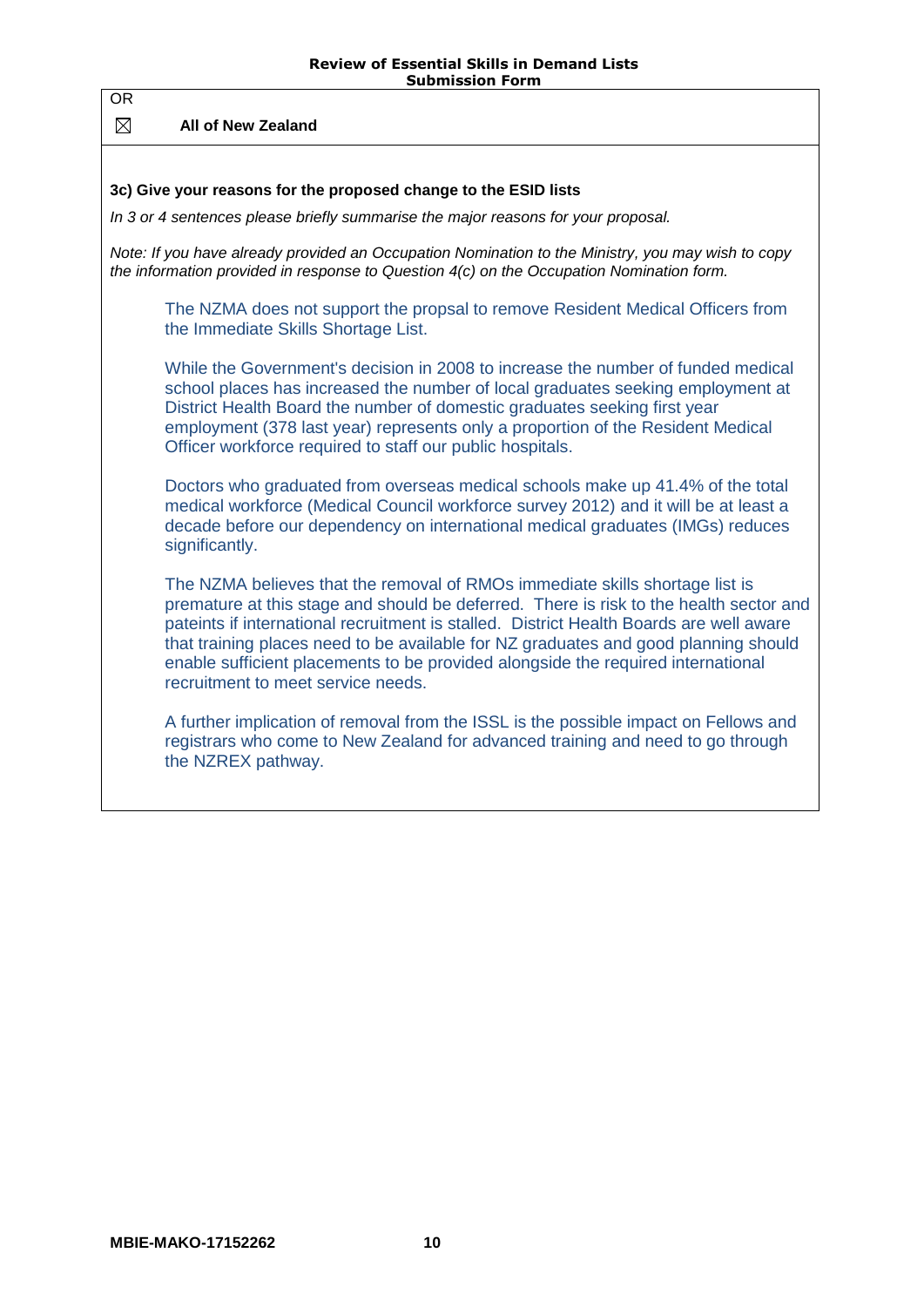# **4. Information and data relevant to the review**

We would particularly like to receive information that provides more detail in relation to the indicators reported in the PIER. **Please refer to the relevant PIER when completing this section.**

It is important that the information that you provide is as specific and robust as possible. Please provide details about the source of your information, how many employers or individuals it represents, and when the information was obtained.

As a general guide, the Ministry is looking for evidence that has a **reasonable breadth of coverage** across the industry (i.e. represents the views or situation of a reasonable proportion of employers and/or employees and/or trainers or other stakeholders); and is **specific** (i.e. clearly stated facts in relation to the occupation).

Evidence should be **able to be substantiated** in some way, for example sourced to a survey, administrative data, or employer/employee feedback.

#### **Information that does not meet these standards may not be sufficient to support your case**.

Additional material may be attached on a separate sheet, if necessary.Where you are appending detailed reports or other information please cite these under the relevant headings below.

## **4a) Skill level**

*Please note any comments that you wish to make on the skill section of the relevant PIER.*

No Comment - we agree that the RMO category meets ANZSCO skill classification Level 1

#### *Salary*

*To be included on the LTSSL, average ordinary time full-time earnings in the occupation must be at least \$45,000 per annum. What evidence can you provide that earnings for this occupation reach or exceed \$45,000 per annum?* 

*Please provide details of the source and robustness of this information.* 

Yes - RMO avergae fulltime earnings exceed \$45,000 pa. Additional sources of evidence: NZRDA / DHBs collective agreement (MECA) for Resident Medical **Officers** 

#### **4b) Scale**

*Please provide any information that may be relevant concerning the 'scale' of the occupation. This could include information on the total number of people employed in this occupation in New Zealand, or the number of work visas your organisation or its members have sought.* 

*Please note any other comments that you wish to make on the scale section of the relevant PIER.*

Medical Council workforce data for 2012: 1,071 House Officers and 1,897 Registrars. Registrars will however some who are in General Practice training and not employed by DHBs.

#### **4c) Shortage**

*Please refer to the shortage section of the relevant PIER. We are interested in your response to the*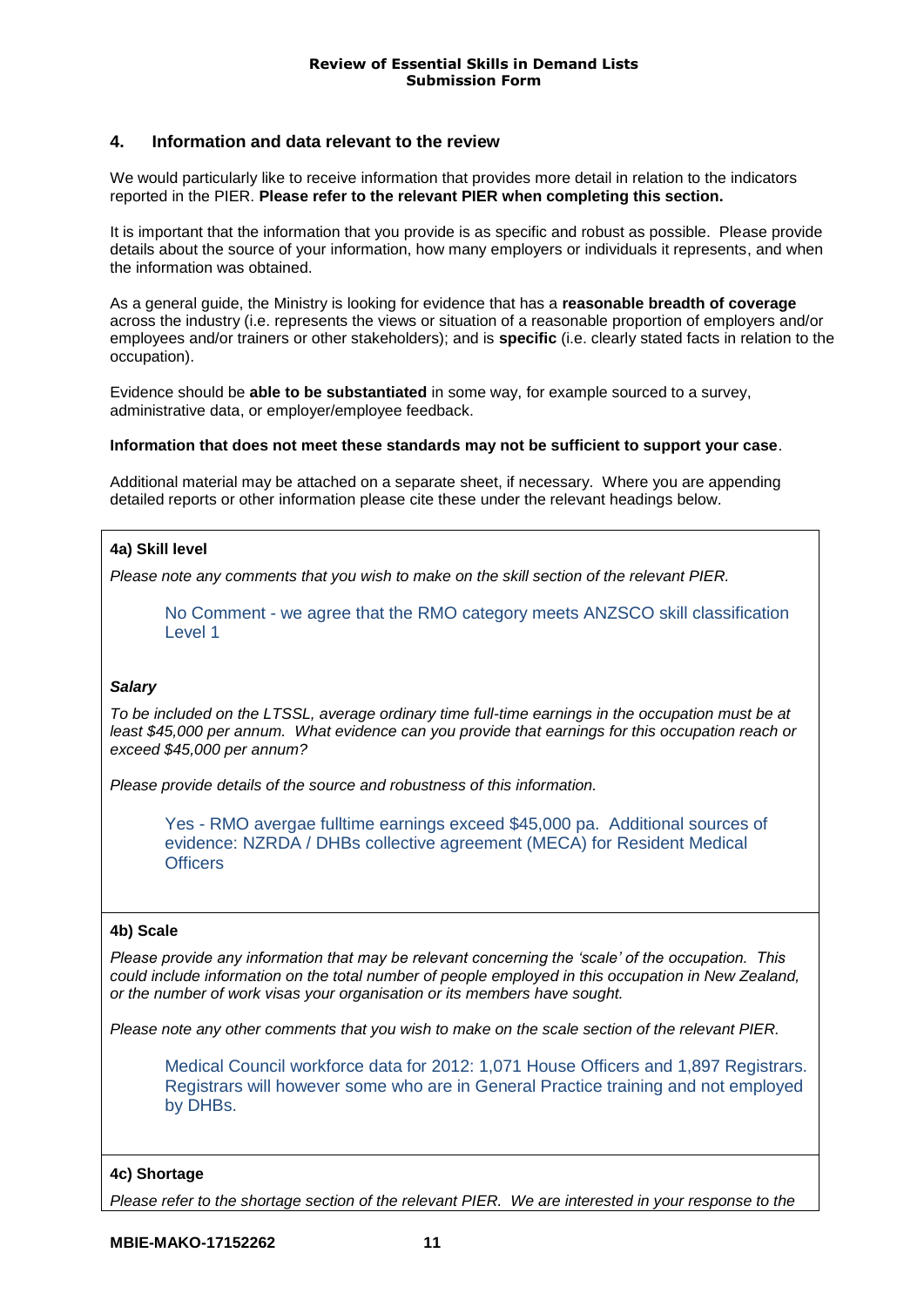*information provided, as well as any additional information (such as industry surveys and reports) you can provide.*

*Describe and provide any additional evidence you have on the question of shortage.* 

*For example, if you consider that there is an occupational shortage:*

- *evidence of difficulties employers are having recruiting staff (depending on the occupation, difficulty for a single employer is unlikely to be sufficient)*
- *estimated apprentice or graduate trainee numbers and the number of workers leaving or retiring from the industry*
- *forecasts and reports on the growth of the industry.*

*Alternatively, if you consider that there is not an occupational shortage:*

- *evidence of suitably trained people available (or soon to be available) to work in the occupation*
- *forecasts and reports on the growth of the industry.*

MBIE has used the number of vacancies listed on the Jobs Online index as a measure of demand - which it has assesed as 'weak'. The Jobs Online index is described on www.dol.govt.nz as bringing togther job vacancy information from the major internet job boards. These appear to be Seek, Trademe Jobs and Herald jobs. It does not include international sites or other advertising avenues likely to be used to be used for the recruitment of doctors such as medical journal classifieds and sites that are specifically targetted to the health sector and doctors.

It also does not account for generic RMO advertisements aimed at achieving multiple applictions for multiples role via a single advertisement . e.g. http://www.kiwihealthjobs.com/jobdetails/ajid/3tVZ8/House-Officers-Q3-and-Q4 starts,33666.html

As such the the demand has been significantly underestimated.

Another measure of demand used by MBIE is the forecast of net replacement demand due to retirement - a rate of 2.8% from 2011 to 2016 rising to 3.1% from 2016 to 2021. The PIER notes that these figures and other 'employment growth' figures relate to both General Practitioners and Resident Medical Officers (RMO).

RMO's do not typlically retire. Most move through vocational training and into Senior Medical Officer roles or General Practice and are therefore no longer employed as RMOs. Replacement demand is therefore either about moveing through the training pipeline or moving / returning overseas to work.

As noted previously 41% of the New Zealand medical workforce that is overseas trained and has only recently increased the number of graduates, phasing in 170 nee medical school places since 2009. In addition, nearly 30% of recent New Zealand medical graduates seek work overseas and some two thirds of IMG return home or go elsewhere within two years of New Zealand registration. This 'churn' in the RMO segment means our dependency on overseas doctors will therefore continue for at least 10 years or more.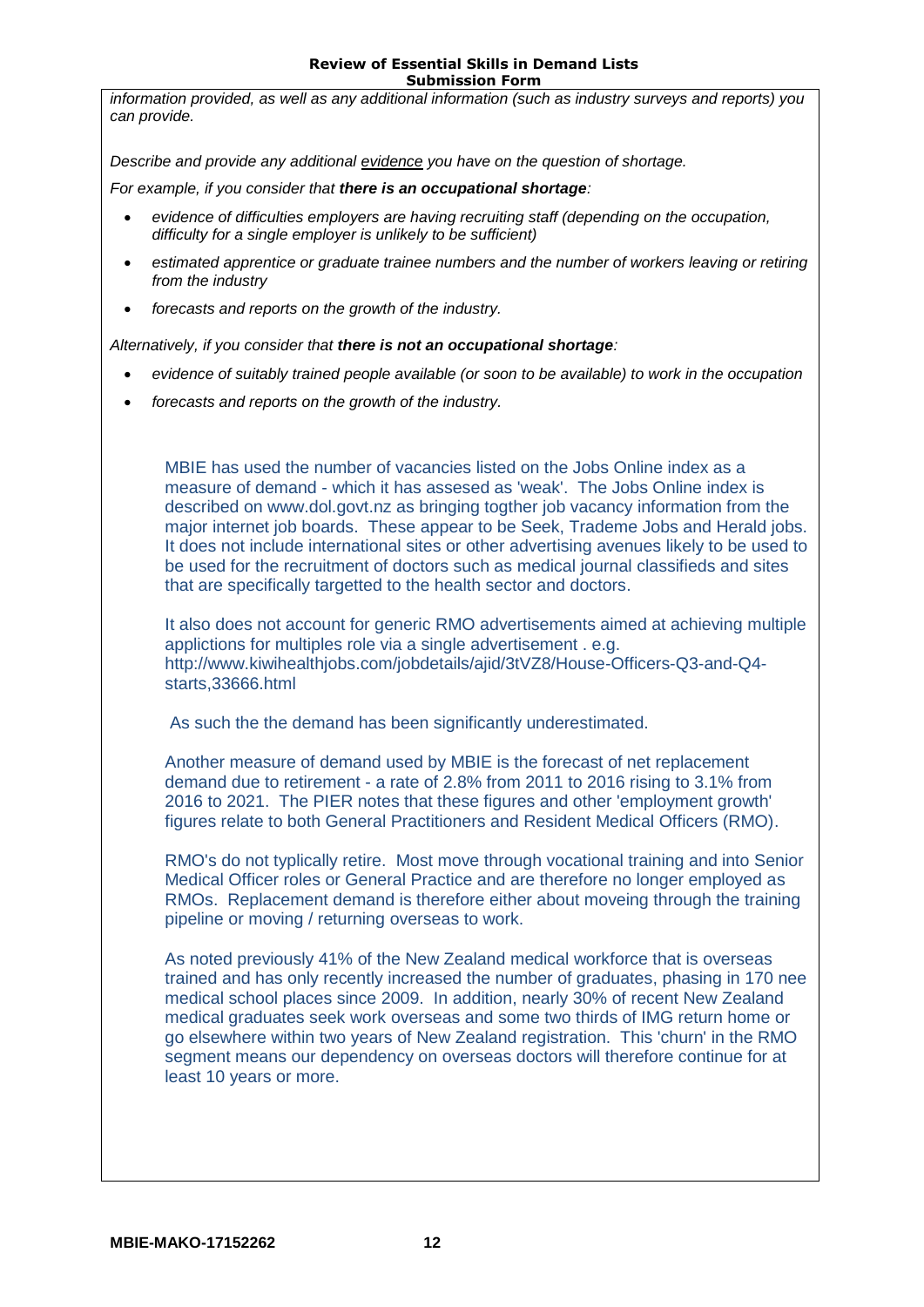#### **Review of Essential Skills in Demand Lists Submission Form 5. Other factors relevant to determining whether a change to the ESID lists is appropriate**

In addition to the evidence of shortage, a key aspect of the review process is to consider whether there are **other factors** that make it appropriate to add, or remove, an occupation from the lists. These factors are not included in the data assessment, partly because the range of potential factors is broad, and often robust quantitative measures are not nationally available.

However, those directly involved in an occupation or industry often hold valuable quantitative and qualitative information relevant to the decision-making process. It is therefore important that you provide as much information as you can in the following three areas.

**Remember, please be as specific and detailed as possible and provide the source of your information (e.g. survey, study, administrative data or collated feedback).** 

## **5a) Labour market conditions**

The Ministry **must** be satisfied that the industry has a commitment to the provisions of New Zealand employment legislation available to workers. It is important that the hiring of overseas workers is not being used as a strategy to keep wages or terms and conditions of employment to a minimum.

*i. Describe the policies and practices your organisation, or the organisations this submission represents, have in place to ensure the industry meets New Zealand employment legislation (including obligations under the Employment Relations Act 2000, the Health and Safety in Employment Act 1992, the Minimum Wage Act 1983, the Holidays Act 2003, the Parental Leave and Employment Protection Act 1987 and the Human Rights Act 1993). Please provide evidence/examples that demonstrate how these legislative requirements have been met.*

District Healt Boards are required to meet all employment legislation.

*ii. Provide detailed information on wage ranges applicable to this occupation*

Salary ranges for RMOs are detailed in NZRDA / DHB MECA.

*iii. Provide information on employment terms and conditions applicable to this occupation (e.g. working hours, employee benefits)*

Employment terms and conditions for RMOs are detailed in the NZRDA / DHB MECA

- *iv. You may also wish to provide information of the following, if relevant:*
	- *information on trends in work hours in response to growing shortages*
	- *the breadth and scale of shortage, and whether some regions are facing shortages, while others are not (and why this is the case)*
	- *whether there are barriers such as transport, childcare, or work hours, which employers could address to make working in the occupation more attractive to suitably skilled people?*

Hospitals outside the main centres have traditionally found it more difficult to attract and retain RMOs. This relates in part to preferred work location for RMOs and spouses and in part to vocational training opportunities.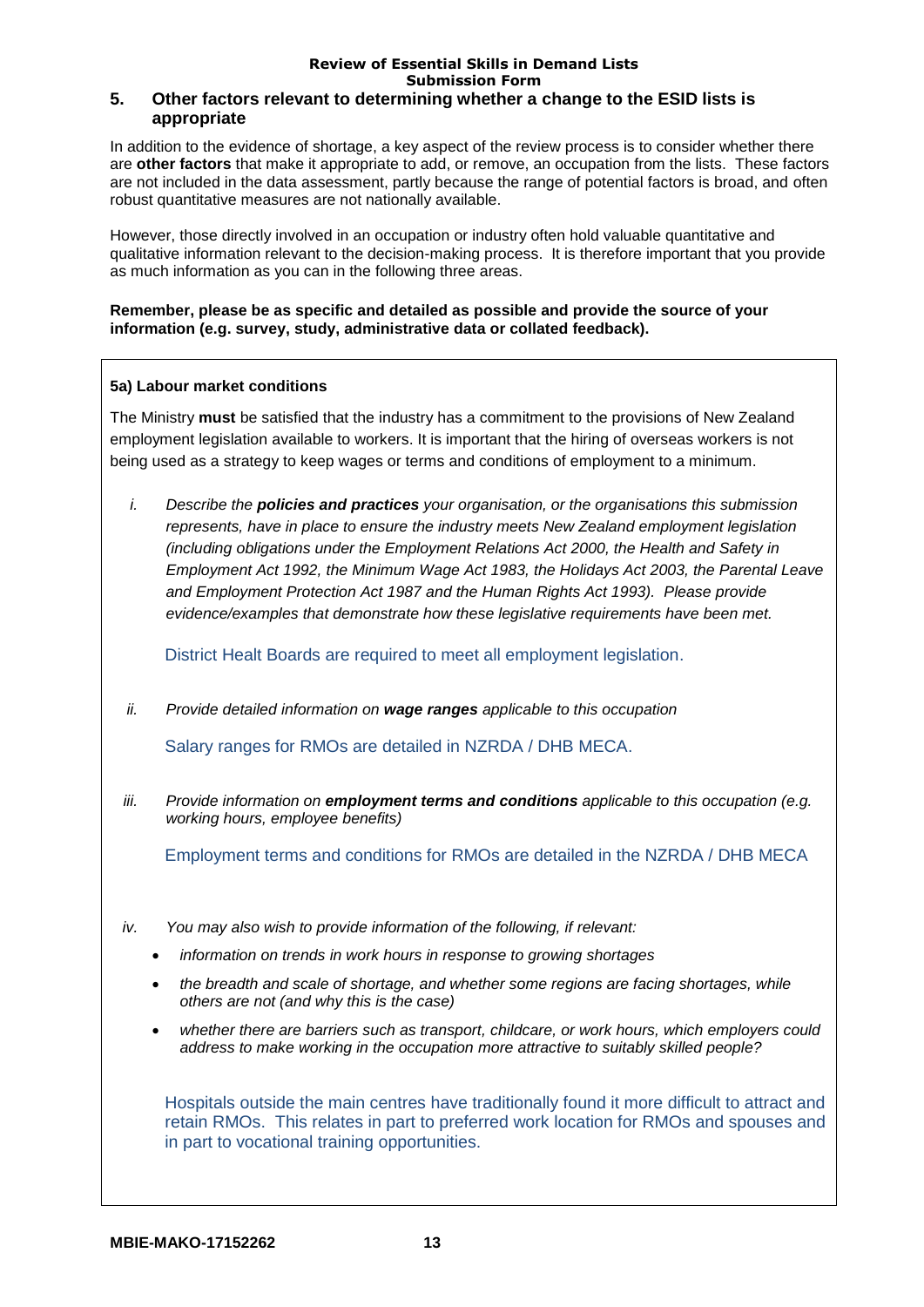|      | <b>JUUIIIISIUII FUIIII</b>                                                                                                                                                                                                                                                                                                                  |  |  |  |
|------|---------------------------------------------------------------------------------------------------------------------------------------------------------------------------------------------------------------------------------------------------------------------------------------------------------------------------------------------|--|--|--|
|      | 5b) Training and industry initiatives                                                                                                                                                                                                                                                                                                       |  |  |  |
|      | The Ministry must be satisfied that the industry has a commitment to fully utilising the domestic labour<br>market before the industry considers employing overseas workers.                                                                                                                                                                |  |  |  |
|      | Your submission must include information on the following:                                                                                                                                                                                                                                                                                  |  |  |  |
|      | demonstrated industry commitment to training, and                                                                                                                                                                                                                                                                                           |  |  |  |
|      | industry initiatives put in place to enhance domestic recruitment.                                                                                                                                                                                                                                                                          |  |  |  |
| i.   | What steps are being taken by the industry and employers to address this shortage? In the<br>short-term? In the long-term?                                                                                                                                                                                                                  |  |  |  |
|      | This may include data on trends in firm/industry investments in training, information on trainee<br>numbers and people who are currently nearing completion of qualifications.                                                                                                                                                              |  |  |  |
|      | The New Zealand Government determines the number of funded medical school places<br>available per year for New Zealand residents. In 2008 the Government committeed to<br>increasing the number of places available each year from 365 to 565. The additonal<br>places recently annouced for the 2015 intake has brought the total to 539.  |  |  |  |
| ii.  | What strategies are in place to recruit New Zealanders?<br>Include examples of training and industry initiatives.                                                                                                                                                                                                                           |  |  |  |
|      | See above                                                                                                                                                                                                                                                                                                                                   |  |  |  |
| iii. | Does your industry have an agreed skills plan? (i.e. a plan for upskilling the current workforce<br>and/or potential workforce)?                                                                                                                                                                                                            |  |  |  |
|      | If yes, describe the expected outcomes of the plan (or attach a copy).                                                                                                                                                                                                                                                                      |  |  |  |
|      | What are the goals of the plan?                                                                                                                                                                                                                                                                                                             |  |  |  |
|      | What processes are in place to achieve the goals?                                                                                                                                                                                                                                                                                           |  |  |  |
|      | What are the <b>timeframes</b> for the goals?                                                                                                                                                                                                                                                                                               |  |  |  |
|      | If your industry does not have an agreed skills plan, what plans are in place to develop one?<br>Within what timeframe?                                                                                                                                                                                                                     |  |  |  |
|      | The Medical Council approves medical school curriculums and determins the<br>curriculum for prevocational training. The medical Colleges define the skills required to<br>move from general registratiom to Fellowship. The Medical Council also requires that<br>all doctors comply with continuing professional development requirements. |  |  |  |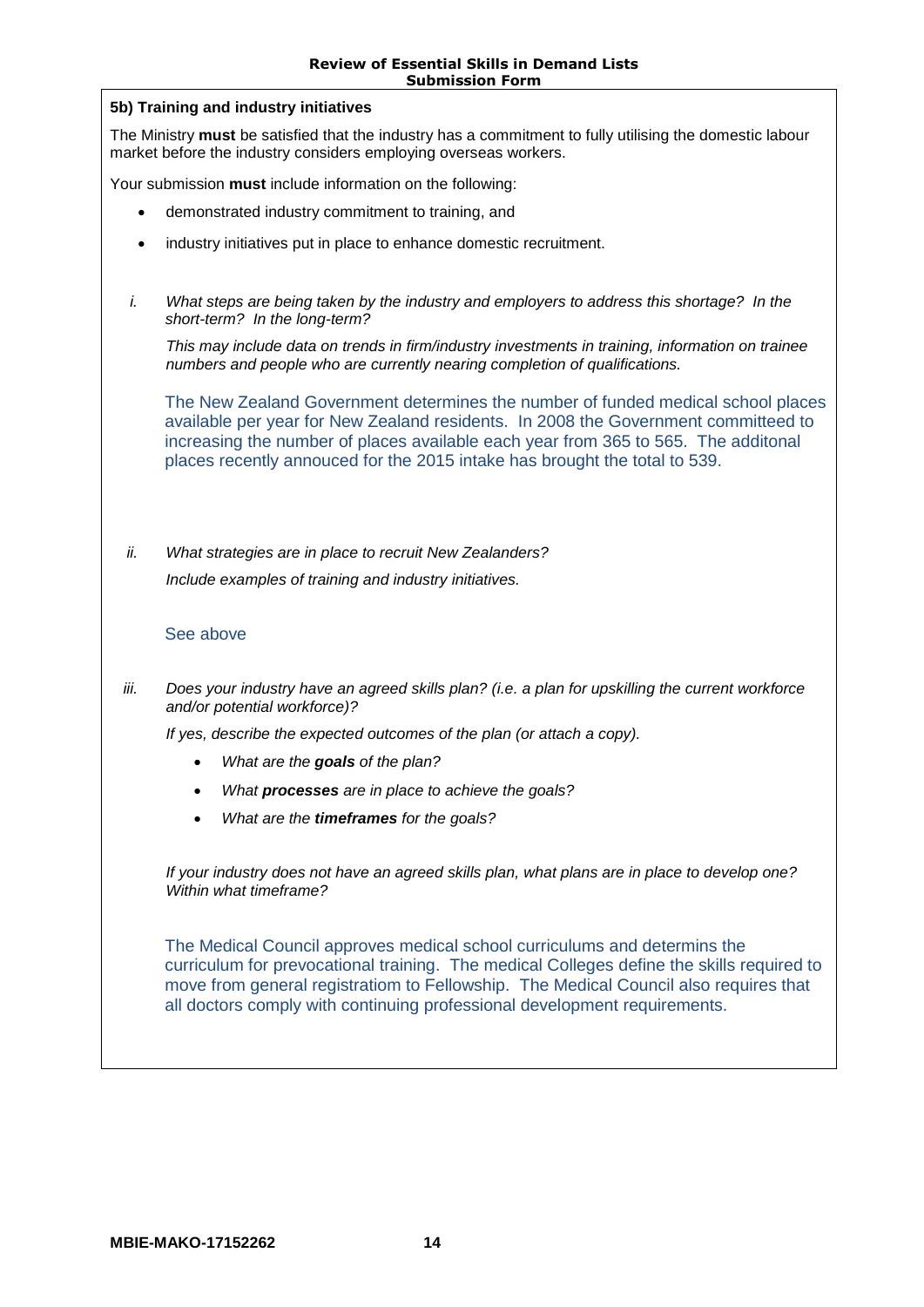#### **5c) Wider economic factors**

*Wider economic factors may have an influence on occupational shortages. Is there anything else that you would like to comment on?*

*For example, are there reasons associated with productivity, innovation or competitiveness that you think the Ministry should take into consideration? Please provide evidence.*

Good health benefits the country and individuals both economically and socially. It imapcts workforce participation, wages, hours worked, productivity and retirement decisions as described in the Treasury report "The Cost of Ill Health" http://www.treasury.govt.nz/publications/research-policy/wp/2010/10-04/twp10-04.pdf

It therefore critical the New Zealand maintains a health workforce that can help mitiage the economic and social cost of ill health and promote and support improved health status across the population and meet the needs of vulnernable groups.

**The Ministry of Business, Innovation and Employment would like to thank you for contributing to this review.**